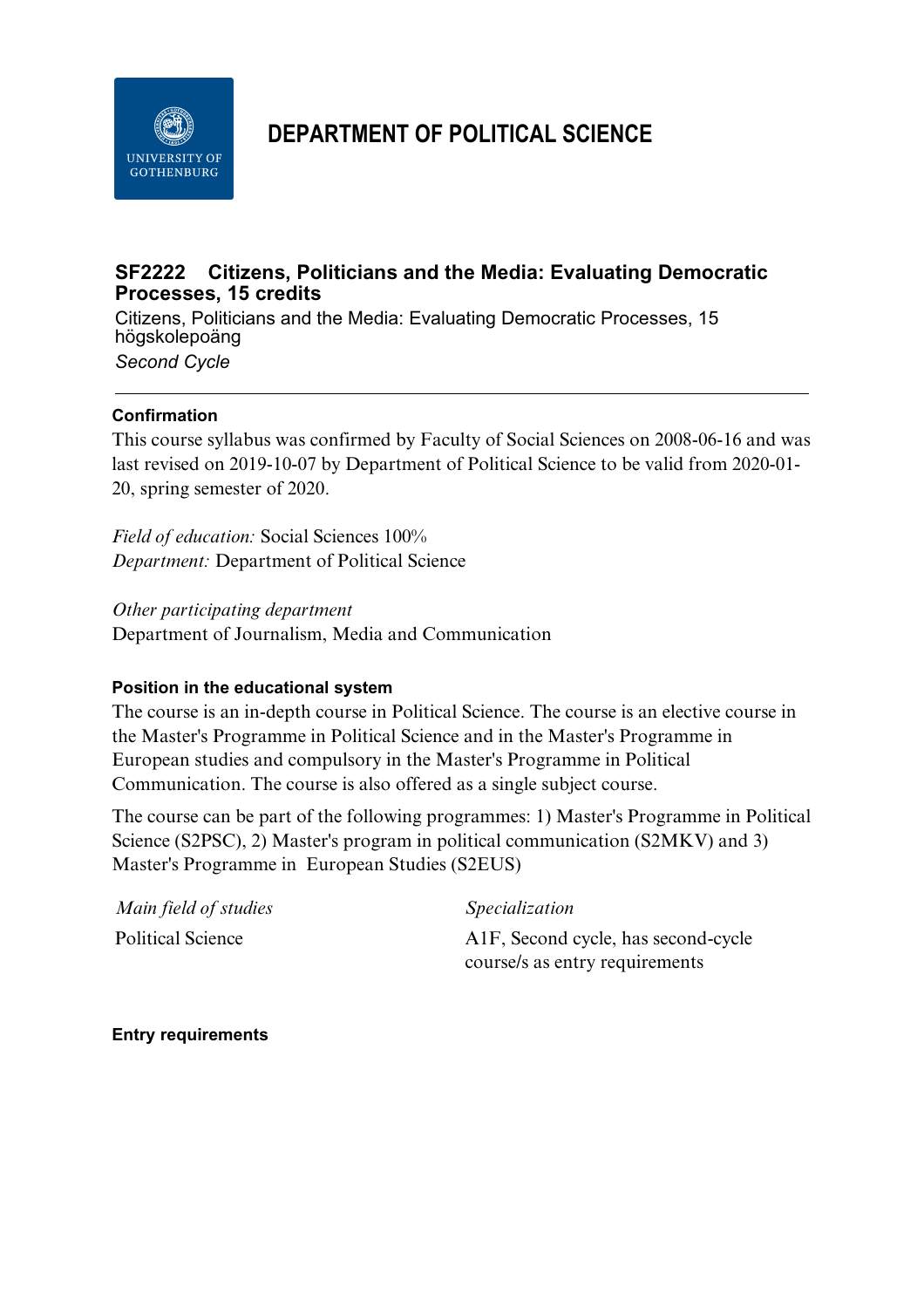Admission to the course requires the successful completion of a minimum of 15 credits from courses in the second cycle in Political Science or 15 credits from courses in the second cycle in Media and Communication Studies or 15 credits from courses in the second cycle in European Studies, or equivalent knowledge. Applicants must prove their knowledge of English: English 6/English B.

#### **Learning outcomes**

A student who has passed the course will be able to:

#### *Knowledge and understanding*

• Describe what characterizes three central actors of democracy; citizens, politicians and the media as well as the relationship between these three actors under different political circumstances.

### *Competence and skills*

- Analyze advanced empirical research results in reference to common democratic norms.
- Formulate and communicate how research on the role of citizen, politicians and the media is relevant for evaluations of real-life democratic processes.
- Independently produce text in accordance with good academic practice, including proper citation technique and use of references.

#### *Judgement and approach*

- Critically assess research on voting behaviour, public opinion, political psychology, political participation, political representation, as well as the importance of media to representative democracy.
- Critically discuss the role of citizens, politicians and the media in democratic societies based on advanced research.

#### **Course content**

A major goal of democracy is to realize "the will of the people." But how should this be achieved? How is it achieved in reality? To find out, this course focuses on three groups of actors: citizens, politicians, and the media. We consider research on voting behaviour, political psychology, political participation, and political representation. Moreover, we examine theories and empirical research on political communication, journalism and media. What does this research tell us about these actors and how they interact under different circumstances? How do these actors, and the relations between them, fulfill requirements imposed by different models of democracy? What does research reveal about how various democratic values can be realized?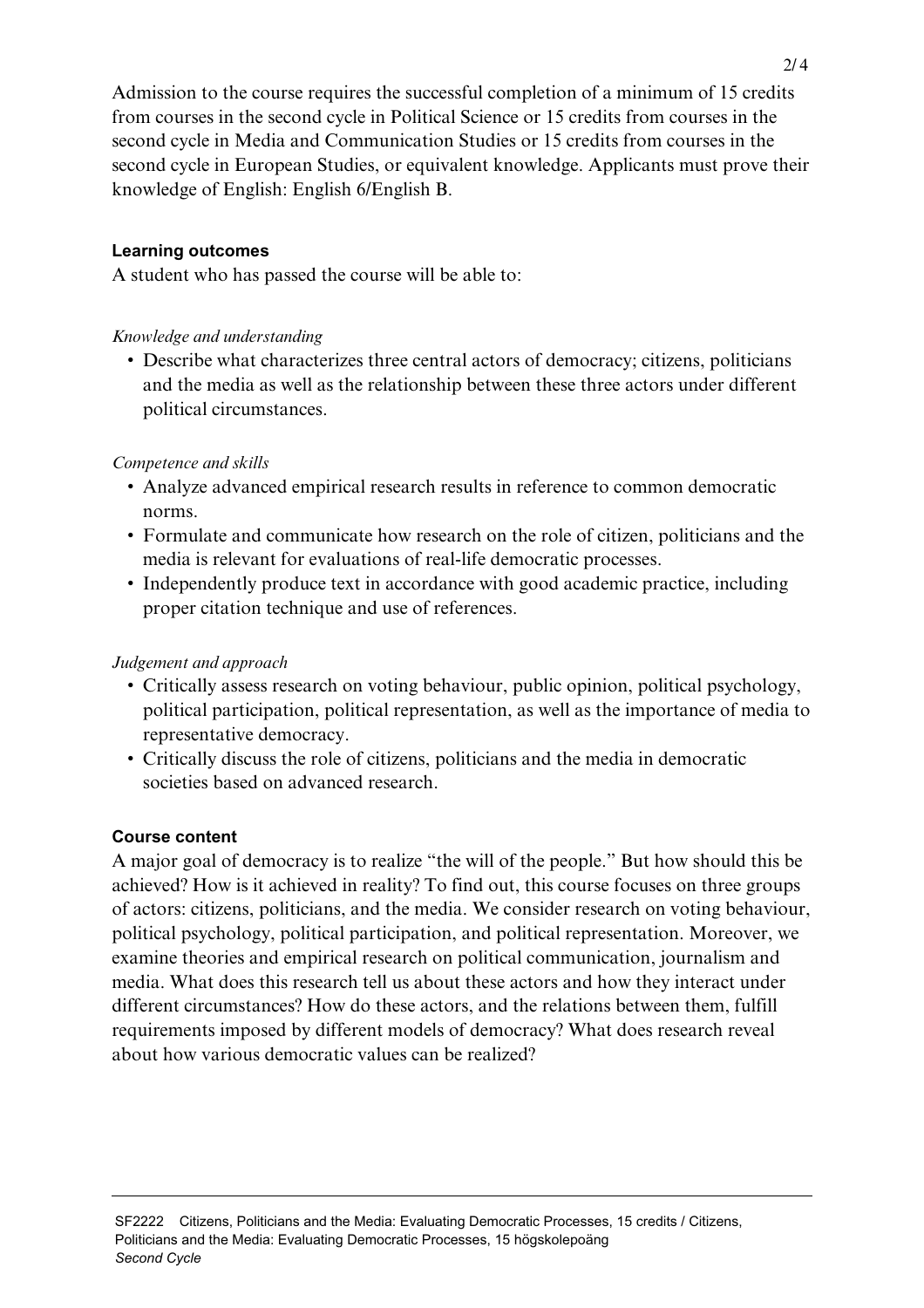### **Form of teaching**

The teaching consists of lectures, seminars and supervision.

*Language of instruction:* English

### **Assessment**

Learning outcomes are examined via: (1) a written exam, (2) a written essay, which is also presented and defended in an oral presentation, (3) participation and presentations in supervision and discussion seminar during the writing of the essay.

A student who is not able to attend a compulsory seminar of the course can do an alternative assignment. The assignment will be described in the course guide.

If a student, who has failed the same examined component twice, wishes to change examiner before the next examination, a written application shall be sent to the department responsible for the course and shall be granted unless there are special reasons to the contrary (Chapter 6, Section 22 of Higher Education Ordinance).

At least five occasions shall be offered the students to pass a course or part of a course (Chapter 6, Section 21 of Higher Education Ordinance).

In cases where a course has been discontinued or has undergone major changes, the student shall normally be guaranteed at least three examination occasions (including the ordinary examination) during a period of at least one year from the last time the course was given. This may not be in conflict with Chapter 6 Section 21 of Higher Education Ordinance.

#### **Grades**

The grading scale comprises: Pass with Distinction (VG), Pass (G) and Fail (U). In order to pass the course (grade G), the student needs at least G on the written exam and the essay as well as show active participation in the supervision and discussion seminar.

In order to pass the course with distinction (grade VG) the student needs VG on both the written exam and the essay as well as active participation in the supervision and discussion seminar.

#### **Course evaluation**

A written, anonymous course evaluation will be distributed to the students at the end of the course. The results of the evaluation will be communicated both to previous and incoming students.